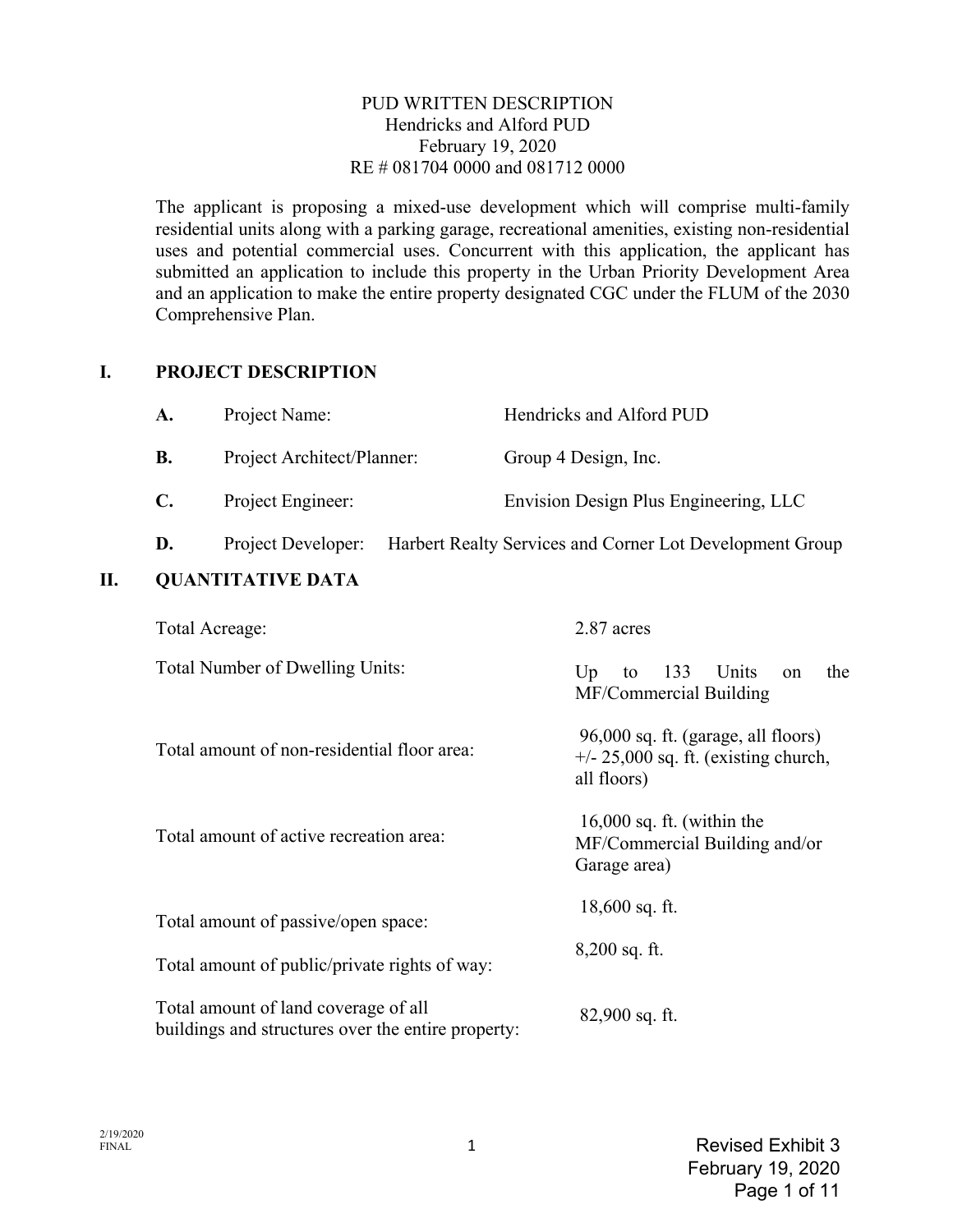# **III. USES AND RESTRICTIONS**

- **A.** Permitted Uses and Structures (MF/Commercial Building and Garage Building)
	- 1. Multi-family dwellings.
	- 2. Fitness centers (including those open to non-residents), pools, outdoor amenity area and similar recreational facilities and garages which serve and support the residential units, meeting the performance standards and development criteria set forth in Part 4.
	- 3. Office space for management of multi-family dwellings and accessory uses (first floor only).
	- 4. Essential services, including water, sewer, gas, telephone, radio, television, drainage and stormwater facilities serving commercial and residential uses.
	- 5. Parking, garage and management facilities/offices for garage.
- **B.** Permitted Use and Structures by Exception.
	- 1. Home occupations meeting the performance standards and development criteria set forth in Part 4.
- **C.** Permitted Accessory Use and Structures.
	- 1. Accessory uses allowed in accordance with Section 656.403.
	- 2. Storage areas.
- **D.** Permitted Uses and Structures (Area A).
	- 1. Churches, including a rectory or similar use.
	- 2. Commercial retail and sales and service establishments
	- 3. Fitness center, gymnastics, martial arts, music and photography studio
	- All uses allowed by right or exception in the current Section 656.311.A.(3) (Commercial, Residential and Office Zoning District).
- **E.** Permitted accessory uses and structures. Accessory uses allowed in accordance with Section 656.403.

### **IV. DESIGN GUIDELINES**

**A.** Minimum lot requirements and building requirements shall be in accordance with the requirements provided herein. See analysis below as to consistency with San Marco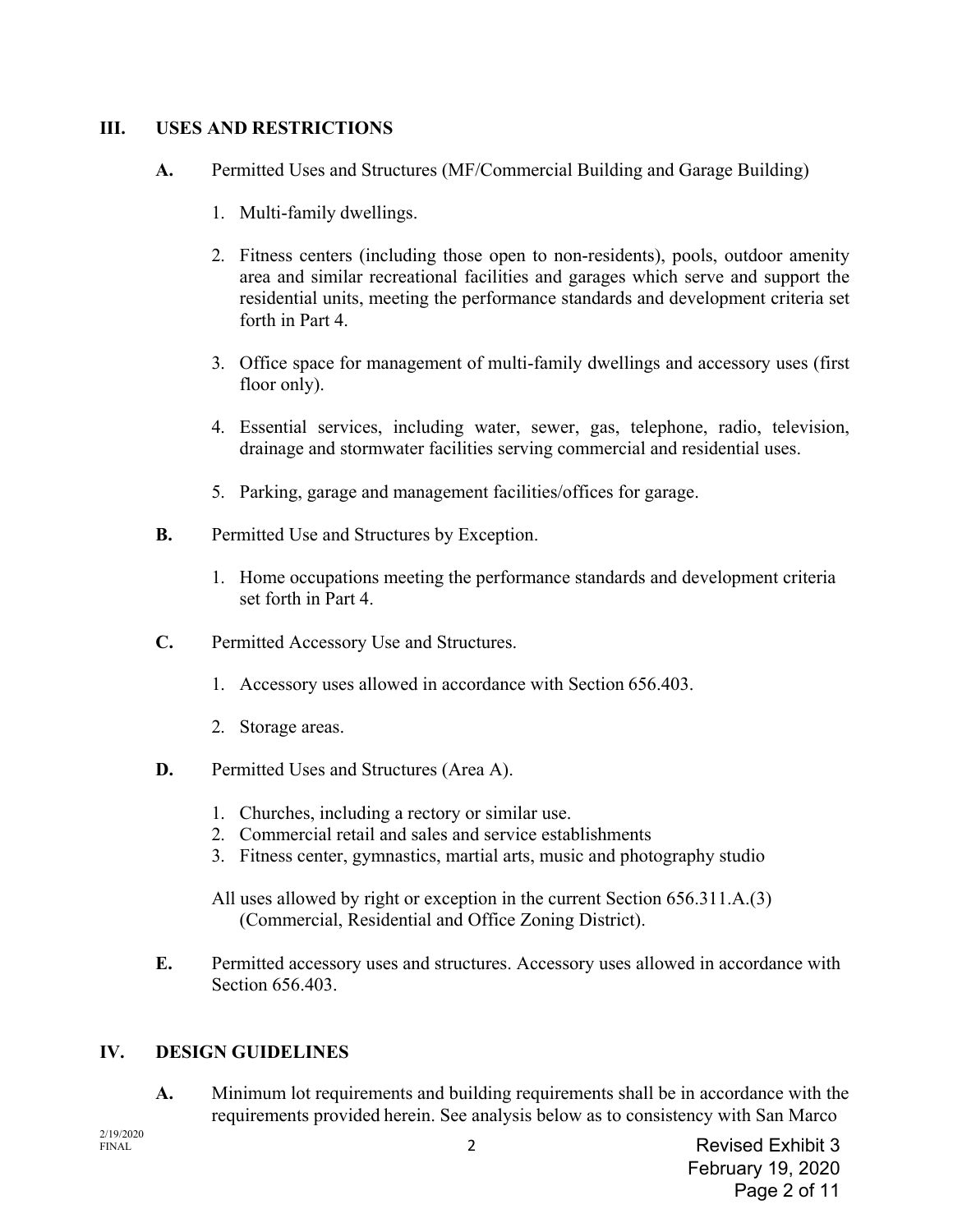Overlay and Neighborhood Action Plan.

| 1. | Multi-Family/Commercial Building (Identified as the building designated with<br>133 residential units on the conceptual site plan)                                                                                                                                                               |                                                       |  |
|----|--------------------------------------------------------------------------------------------------------------------------------------------------------------------------------------------------------------------------------------------------------------------------------------------------|-------------------------------------------------------|--|
|    | Setback of MF/Commercial building from Alford Place ROW:<br>Setback of MF/Commercial building from Hendricks Avenue ROW:<br>Setback of MF/Commercial building from Mango Place ROW:<br>Setback of MF/Commercial building from garage/MF Building:<br>Setback MF/Commercial building from Area A: | $7.5$ feet<br>36 feet<br>7.5 feet<br>0 feet<br>6 feet |  |
|    | * Balconies, stoops, landscape walls and screen walls are permitted to extend<br>into the setback.                                                                                                                                                                                               |                                                       |  |
|    | Maximum height of MF/Commercial building:                                                                                                                                                                                                                                                        | See #4 below.                                         |  |
| 2. | Garage Building (located on the southeastern portion of the property on the<br>conceptual site plan)                                                                                                                                                                                             |                                                       |  |
|    | Setback of Garage Building from MF/Commercial building:<br>Setback of Garage Building from Area A:<br>Setback of Garage Building from Mitchell Avenue ROW:<br>Setback of Garage Building in building from Mango Place:                                                                           | $0$ feet<br>3.5 feet<br>7.5 feet<br>7.5 feet          |  |
|    | Maximum height:                                                                                                                                                                                                                                                                                  | See #4 below.                                         |  |
| 3. | Area A (located on the southwestern portion of the property on the conceptual<br>site plan)                                                                                                                                                                                                      |                                                       |  |
|    | Setback from northern Area A boundary:<br>Setback from Mitchell Avenue ROW:<br>Setback from Hendricks Avenue ROW:<br>Setback from eastern Area A boundary:<br>Maximum height:                                                                                                                    | 0 feet<br>0 feet<br>0 feet<br>20 feet                 |  |
|    |                                                                                                                                                                                                                                                                                                  |                                                       |  |

4. The maximum height for new buildings as established by the San Marco Overlay is 35 feet. Building height shall be determined as a calculated weighted average across the length of the development from Alford Place to Mitchell Avenue along Mango Place as follows:

A sum of the height to the predominant roof line (ridge or parapet wall) of that portion of a building multiplied by the length of that portion of a building divided by the overall length of permissible building within the minimum setback. The minimum setback for the purpose of this calculation shall be established by the San Marco Overlay.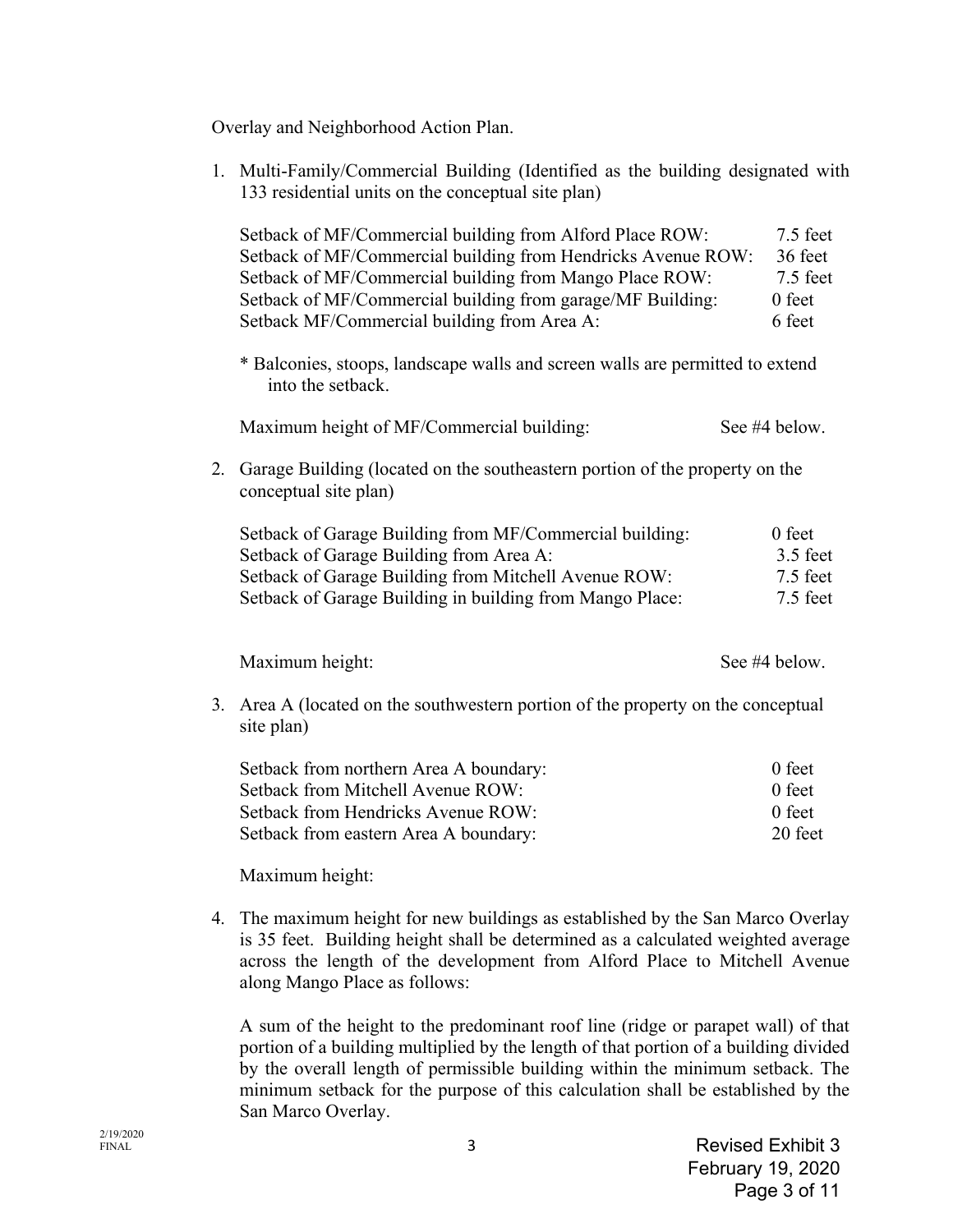A graphical depiction and calculation for the Multi-Family Building and Garage Building is provided on the Conceptual Building Section drawing.

The building height calculation shall be for the occupiable floors and shall not include rooftop mechanical equipment and architectural features which may extend another five (5) feet above the highest adjacent roof line or remain below 35 feet.

The existing church buildings within Area A are allowed to remain in their current condition.

### **B. Ingress, Egress and Circulation**

- (1) Parking requirements. The parking requirements for this development shall be as follows:
	- Multi-family: 1.3 parking spaces shall be provided for each. Parking may be provided on-street, off-street or in the parking garage.
	- Area A: 117 parking spaces shall be provided in the Garage Building to serve the existing 350 seat church and related educational and office uses. Additional parking spaces may be located within Area A, within the Garage Building, or on-street.
	- Shared Parking: The development meets the requirements of Section 656.607(d) (2)(b) of the zoning code and therefore the total for shared parking will be 90% of the sum of all required uses. The total required parking shall be 261 spaces (90% of  $173 +$ 117). The Garage Building will provide 276 parking spaces with 117 spaces allocated for Area A, with additional parking spaces within Area A or on-street. During such time as Area A is owned and operated by The South Jacksonville Presbyterian Church, Incorporated (the "Church"), the parking spaces on the ground floor of the garage (the "Ground Floor Spaces") will also be available on a non-exclusive basis for public use, except during times when the Church Parties' (as defined herein) operations or activities on Area A require exclusive use of such Ground Floor Spaces, as determined by the Church in its sole and absolute discretion. As used herein, "Church Parties" means the Church and its employees, members, guests and/or other invitees. All usage of the Ground Floor Spaces shall be subject to reasonable rules and regulations implemented by the Church from time to time. Nothing contained herein shall be deemed to create any parking easements in favor of any third party, including the general public, or create any other rights in favor of a third party, including the general public, except as expressly set forth herein. There are no third party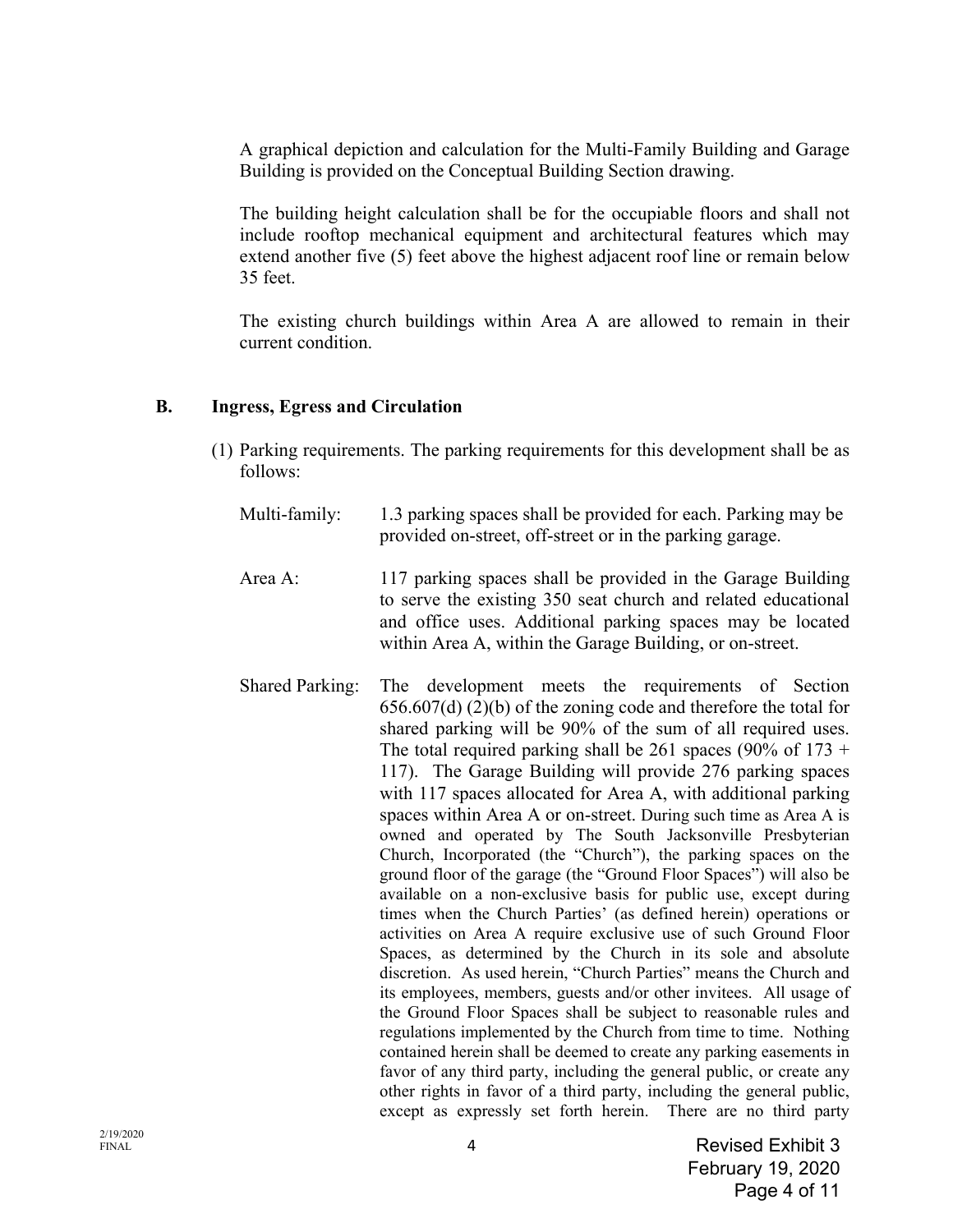beneficiaries intended or created by this written description. In the event the Church no longer owns Area A, the Ground Floor Spaces will automatically revert back to the exclusive use of the owner(s) of Area A and their designees.

Up to thirty  $(30)$  percent of spaces may be compact and five percent  $(5%)$  may be for motorcycles.

- (2) Vehicular Access. Vehicular access shall be via Mango Place as shown on the site plan. A drop-off access and entrance to the Garage shall be permissible to and from the Garage via Mitchell Avenue.
- **C.** Signage.

All signs shall meet the requirements of Part 13 of the Zoning Code. Signage for Area A may be located throughout the property.

**D.** Landscaping.

A landscaping plan shall be submitted and approved by the Department of Planning and Development prior to issuance of development permits for the multi-family and garage buildings.

**E.** Recreation and Open Space.

 16,000square feet of active recreation shall be provided within the MF/Commercial and/or the Garage Building. The open space as calculated herein is based upon the site plan and the buildings depicted herein. If Area A is redeveloped with structures not shown on the site plan, the open space calculation may change.

**F.** Utilities.

All utilities and improvements, as well as any other public works/engineering related issues will be designed and constructed in accordance with the standards and specifications of the City of Jacksonville, Public Works Department and JEA. Water, Sanitary Sewer and Electric will be provided by JEA.

**G.** Wetlands.

Wetlands will be permitted according to local, state and federal requirements.

**H.** Site Plan and Modifications.

The site plan approved as part of this PUD is a conceptual. Final design is subject to change through final site planning, engineering design, permitting and other regulatory approvals, however, all final designs shall be consistent with the location and massing as shown on the site plan.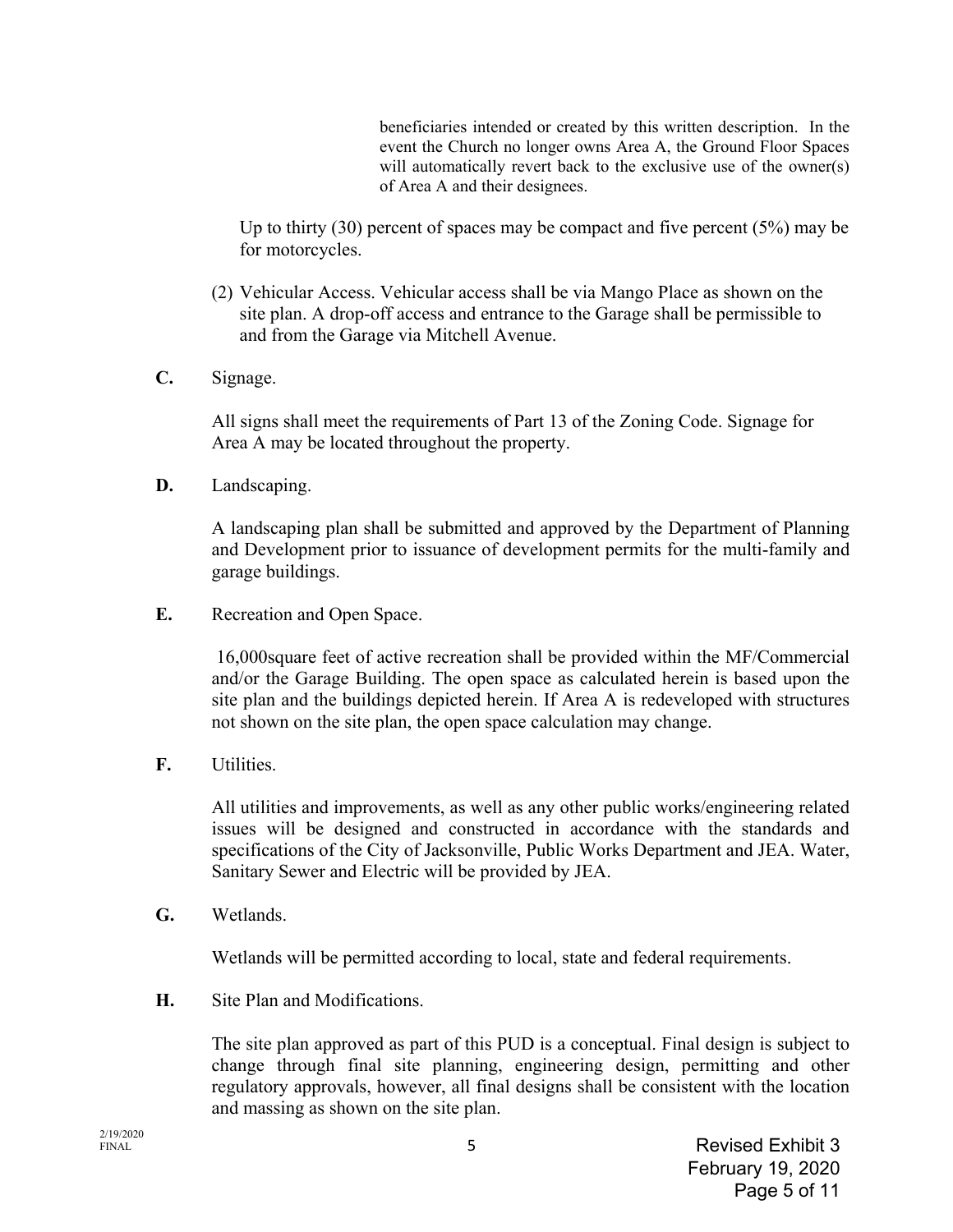**I.** Phasing

This project shall be developed in a single phase.

**J.** Lighting

The top floor of the garage will incorporate low-impact LED lighting. A photometric plan will be provided to demonstrate that illumination levels from the garage will not exceed 1.0 foot-candles at the property line along all streets.

# **V. DEVELOPMENT PLAN APPROVAL.**

With each request for verification of substantial compliance with this PUD, a preliminary development plan shall be submitted to the City of Jacksonville Planning and Development Department identifying all then existing and proposed uses within the Property and showing the general layout of the overall Property.

# **VI. JUSTIFICATION FOR THE PLANNED UNIT DEVELOPMENT CLASSIFICATION FOR THIS PROJECT**

The proposed project is compatible with the City of Jacksonville 2030 Comprehensive Plan, as proposed to be amended. The proposed development will be beneficial to the surrounding neighborhood and community by providing a transition in intensity of uses and building height. The design and layout of the PUD accomplishes the following:

- **A.** Creative in its approach through the use of existing and proposed land use designations;
- **B.** Provide a more desirable development than would be possible through the strict application of the existing land uses;
- **C.** Provide a development that will improve the characteristics of the surrounding area which the current future land use does not;
- **D.** Enhance the appearance of the area through the development criteria, buffering, active and passive recreation; and
- **E.** Supportive of the property values and a substantial improvement of the quality of development on the property as of the date hereof.
- **F.** Provide for a mix of uses and transition of uses.

# **VII. DEVIATIONS REQUESTED.**

Ordinance 2018-684 mandates that shared parking should be considered as a viable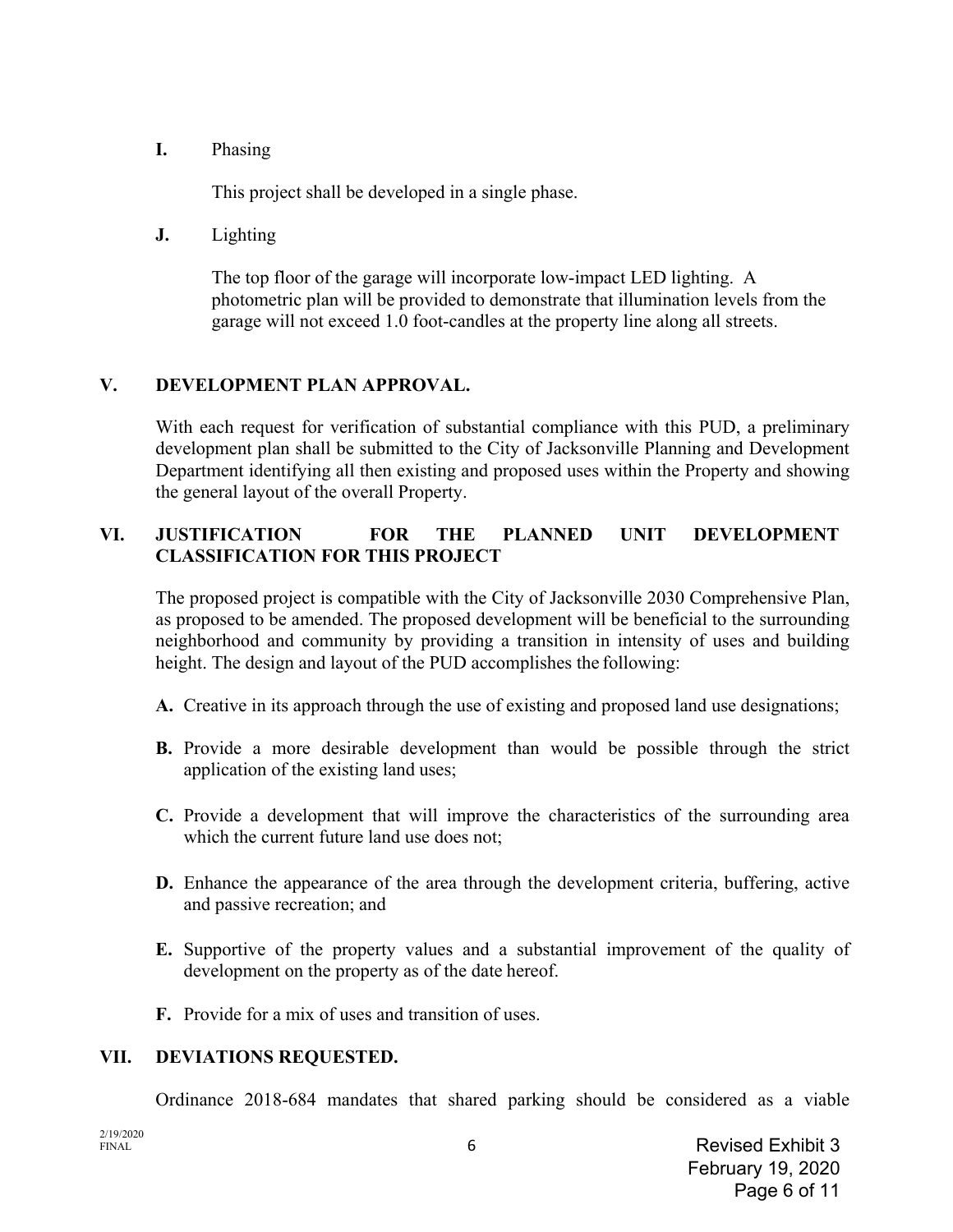alternative to minimum parking standards. The parking provided will be shared parking between the uses proposed.

 As to the active recreation space, the applicant is requesting a deviation of 150 square feet of active recreation per unit to approximately 120 square feet per unit. Because of the urban setting of the area it is impossible to meet the same recreational standards as would be applicable to a suburban site. Several public recreation areas exist within a five (5) minute walk from the development including Fletcher Park, Balis Park and Balis Community Center (Tennis Courts).

 Parking for the apartments will be provided at a ratio of 1.3 spaces per residential unit. The 5th Edition (2019) of the Parking Generation Manual prepared by the Institute of Transportation Engineers (ITE) indicates that mid-rise multifamily housing (between 3 and 10 levels) have an average supply ratio of 1.2 parking spaces per residential unit for similar neighborhoods.

### **VIII. PUD REVIEW CRITERIA**

**A. Describe the intent for the continued operation and maintenance of those areas and functions described herein and facilities which are not to be provided, operated or maintained by the City.** 

The residential/commercial areas and garage will be maintained by a single owner. The church will be maintained by the owner of the church.

### **B. Conformance with the San Marco Overlay (656.341(c)(2)(ii)(F)/Administrative Deviation.**

Please see drawings submitted with the application demonstrating the proposed conceptual design elements of the residences.

Section 656.399.7, Ordinance Code sets forth the development standards in the San Marco Overlay. Per the plat of the property recorded in Book 7, Page 14 of the public records for Duval County, there are no building restrictions lines on the plat.

The property is located in the "Fletcher Park" section of the San Marco Overlay. Per Section 656.399.7(b)(9), the applicable setbacks are 7.5 feet for front yards. All of the buildings proposed and existing as part of this PUD are considered a single mixed-use development. As the property is bounded by streets, all of these sides are "front yards." Non-first floor residential units may have balconies which protrude up to 4 feet into the setbacks set forth on the site plan. The multi-family units located in the MF/Commercial building are more than 7.5 feet from Hendricks Avenue, Alford Place and Mango Place.

Section 656.399.7(e)(2), Ordinance Code specifies that for "commercial/nonresidential development" located on property which abuts Hendricks Avenue there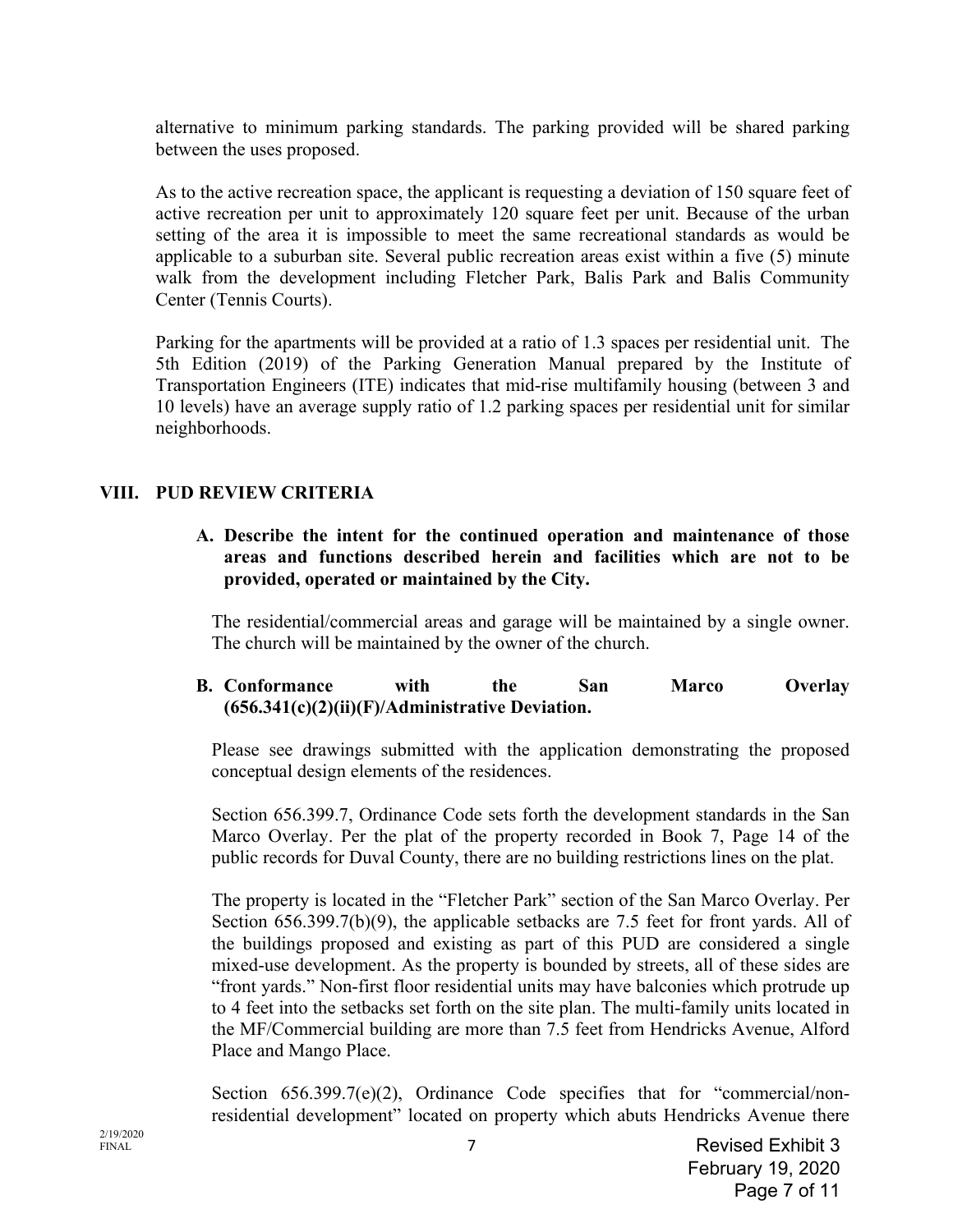are no required front yard setback, side yard setbacks or rear yard setbacks. If the "outdoor amenity" area is developed with commercial uses specified in this PUD, it will comply with the zero-foot setback for commercial/non-residential development" abutting Hendricks Avenue. Similarly, the Garage Building complies with this setback requirement.

Section 656.399.7(e)(1), Ordinance Code specifies that there is no maximum lot coverage for "commercial/nonresidential development." The garage, church and potential commercial areas comply with this requirement.

Section 656.399.7(d), Ordinance Code specifies that the maximum lot coverage of multi-family structures is thirty-five (35) percent. Because Thacker Avenue has been vacated the entire lot subject to this PUD is 2.87 acres. The portions of the building that contain multi-family units will cover 0.92 acres of the property. Thus, the multifamily component of this mixed-use development covers less than thirty-five (35) percent of the lot and complies with lot coverage requirement.

#### **C. Conformance with Future Land Use Element Policy 1.1.10A**

A residential density limit of 46.34 dwelling units per acre has been placed on this property as a result of Future Land Use Element (FLUE) Policy 1.1.10A. This density limit can only be changed through application for a rezoning (administrative and minor modifications to increase the density are not permitted) and the requirements of FLUE Policy 1.1.10A must be applied to determine the appropriateness of any increase in residential density.

The following criteria were considered to determine the appropriate maximum density for this PUD rezoning:

- The traffic impacts of the new residential units are offset by the elimination of an existing preschool with a licensed capacity of 125 students.
- The residential units will be concentrated at the northern portion of the site nearest the commercial development opposite of Alford Place. The parking garage will serve as a transition to the residential development opposite of Mitchell Avenue.
- An enhanced buffer will be provided along Mitchell Avenue adjacent to the garage.
- The height of the garage will be limited to 26'10" which is less than the 35' maximum allowable height for the residential development opposite of Mitchell Avenue. The height will be transitioned to four stories with a maximum of 49'6" at the portion of the site along Alford Place.
- The building orientation compliments the properties on the opposite side of Mitchell Avenue as those properties have their garages accessing Mitchell Avenue which will face the development's garage.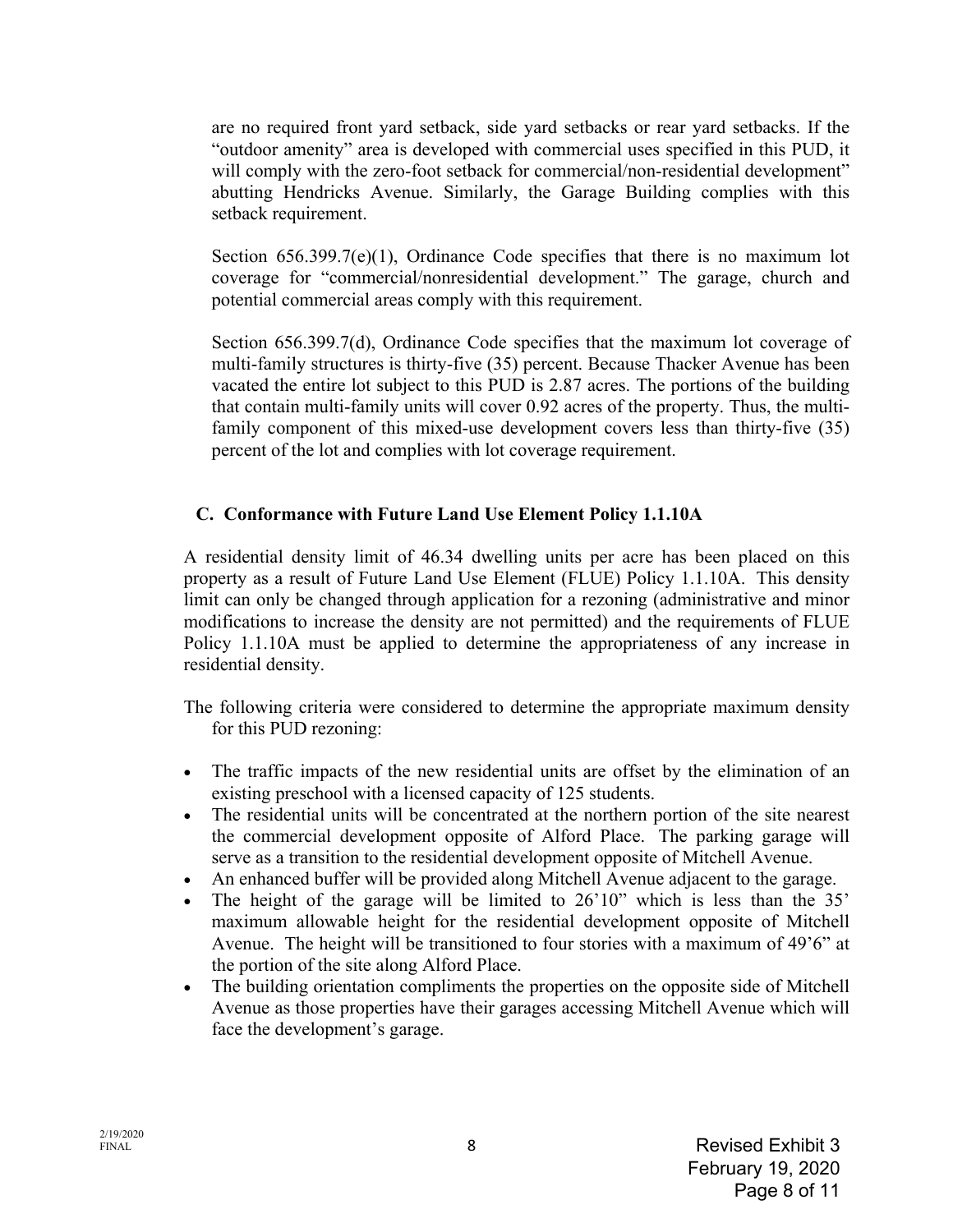# **IX. JUSTIFICATION FOR THE PLANNED UNIT DEVELOPMENT CLASSICATION FOR THIS PROJECT**

The proposed PUD is compatible with the City of Jacksonville's 2030 Comprehensive Plan. The proposed development will be beneficial to the surrounding neighborhood and community. The design and layout of the PUD accomplishes the following:

- **A.** Creative in its approach through the use of urban design of the site;
- **B.** Provide a more desirable development than would be possible through the strict application of the minimum requirements of the Zoning Code;
- **C.** More efficient use of land;
- **D.** Provide an environment that will improve the characteristics of the surrounding area;
- **E.** Enhance the appearance of the area through development criteria;
- **F.** Supportive of the property values and a substantial improvement of the quality of development on the property as of the date hereof; and,
- **G.** Proposes land uses and intensities which will meet certain planning goals and create a balance for the community.

# **X. PUD REVIEW CRITERIA**

- **A.** *Consistency with Comprehensive Plan*. Concurrent with approval of this PUD is an application to include the property in the "Urban Priority Development Area." The property is designated CGC on the FLUM and the proposed PUD is consistent with the CGC land use category for the property which allows up to 60 units an acre. The proposed density of the project is approximately 50 units per acre. The CGC land use requires at-least twenty (20) percent of the property is non-residential uses. The CGC land use prohibits first floor residential units abutting arterial roadways. There are no residential units on the ground floor which abut Hendricks Avenue. An outdoor amenity area or commercial uses are located on the portion of the property which abuts Hendricks Avenue.
- **B.** *Consistency with the Concurrency Management System.* The property will be developed in accordance with the rules of the City of Jacksonville Concurrency and Mobility Management System Office (CMMSO).
- **C.** *Allocation of Residential Land Use.* The proposed PUD allows for a development program of up to 133 dwelling units as herein described which does not exceed the projected holding capacity in the 2030 Comprehensive Plan.
- **D.** *Internal Compatibility/Vehicular Access.* Access shall by on Mango Place with limited access on Mitchell Avenue.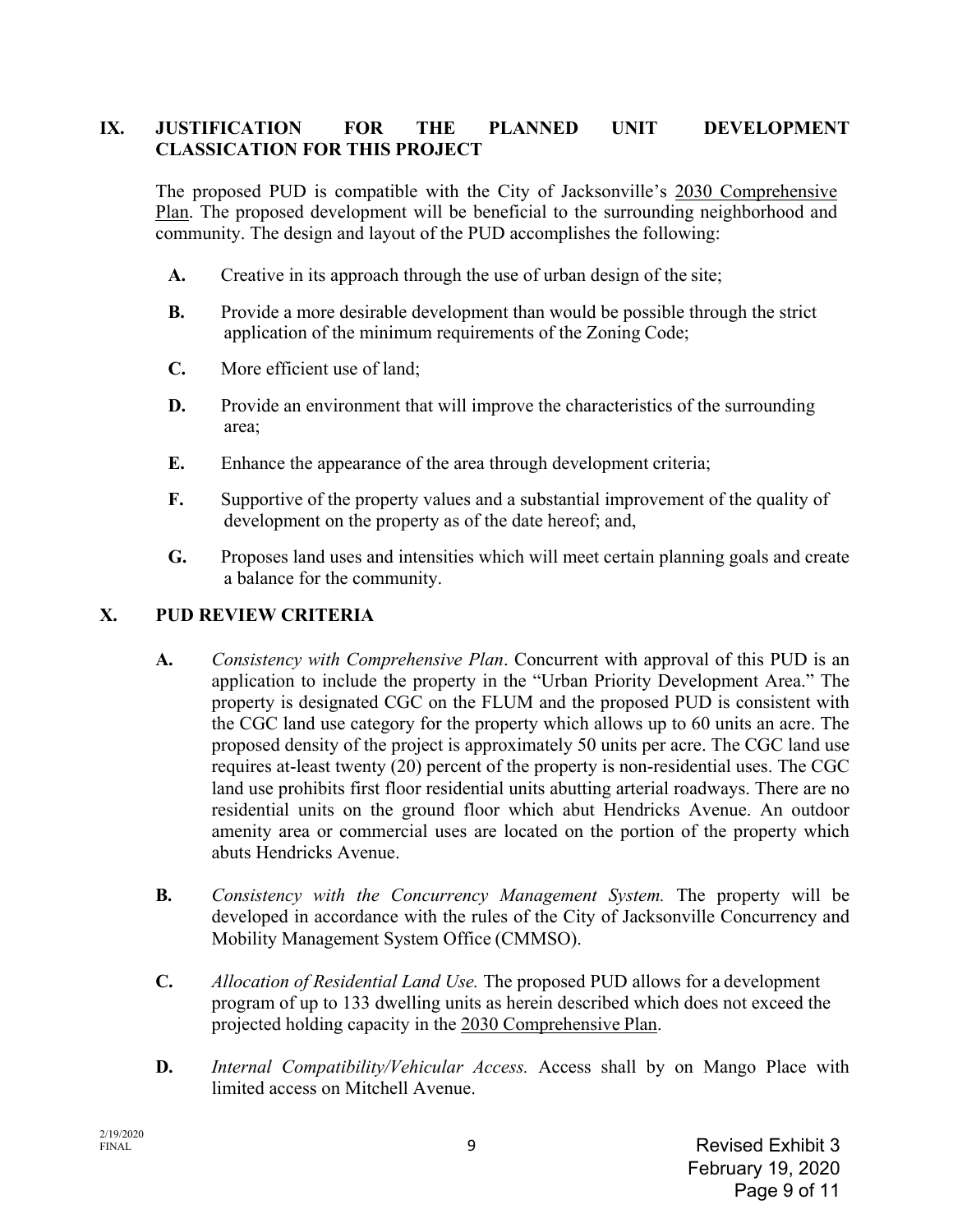- **E.** *External Compatibility/Intensity of Development*. The proposed development is similar in scale and intensity to the existing development on the property and the neighboring condominiums and duplexes.
- **F.** *Recreation/Open Space*. The project provides for recreation space.
- **G.** *Impact of Wetlands*. None
- **H.** *Listed Species Regulations*. The property is less than fifty (50) acres; therefore, a listed species survey is not required.
- **I.** *Off-Street Parking and Load Requirements*. Each residential unit shall have 1.3 parking spaces.
- **J.** *Sidewalks, Trails, and Bikeways*. Sidewalks will be constructed consistent with the 2030 Comprehensive Plan.
- **K.** *Stormwater Retention*. Retention shall meet the requirements of the City of Jacksonville and all other state and local agencies with jurisdiction including the St. Johns River Water Management District.
- **L.** *Utilities*. JEA will provide electric, sewer and water services to the property.

# EXHIBIT F

| <b>Total Gross acreage</b>                    |              |        |
|-----------------------------------------------|--------------|--------|
| Amount of each different land use by acreage: | 2.87 acres   | 100%   |
| Single Family (net)                           | $0$ acres    | $0\%$  |
| Total Number of dwelling units                | $0$ units    |        |
| Multi-Family (first floor)                    | $0.80$ acres | 27.9 % |
| Total Number of dwelling units                | 133          |        |
| Non-residential (first floor only)            |              |        |
| Garage (first floor)                          | $0.73$ acres | 25.4%  |
| Church (first floor)                          | $0.38$ acres | 13.2%  |
| Church expansion area                         | $0.09$ acres | 3.1%   |

### LAND USE TABLE